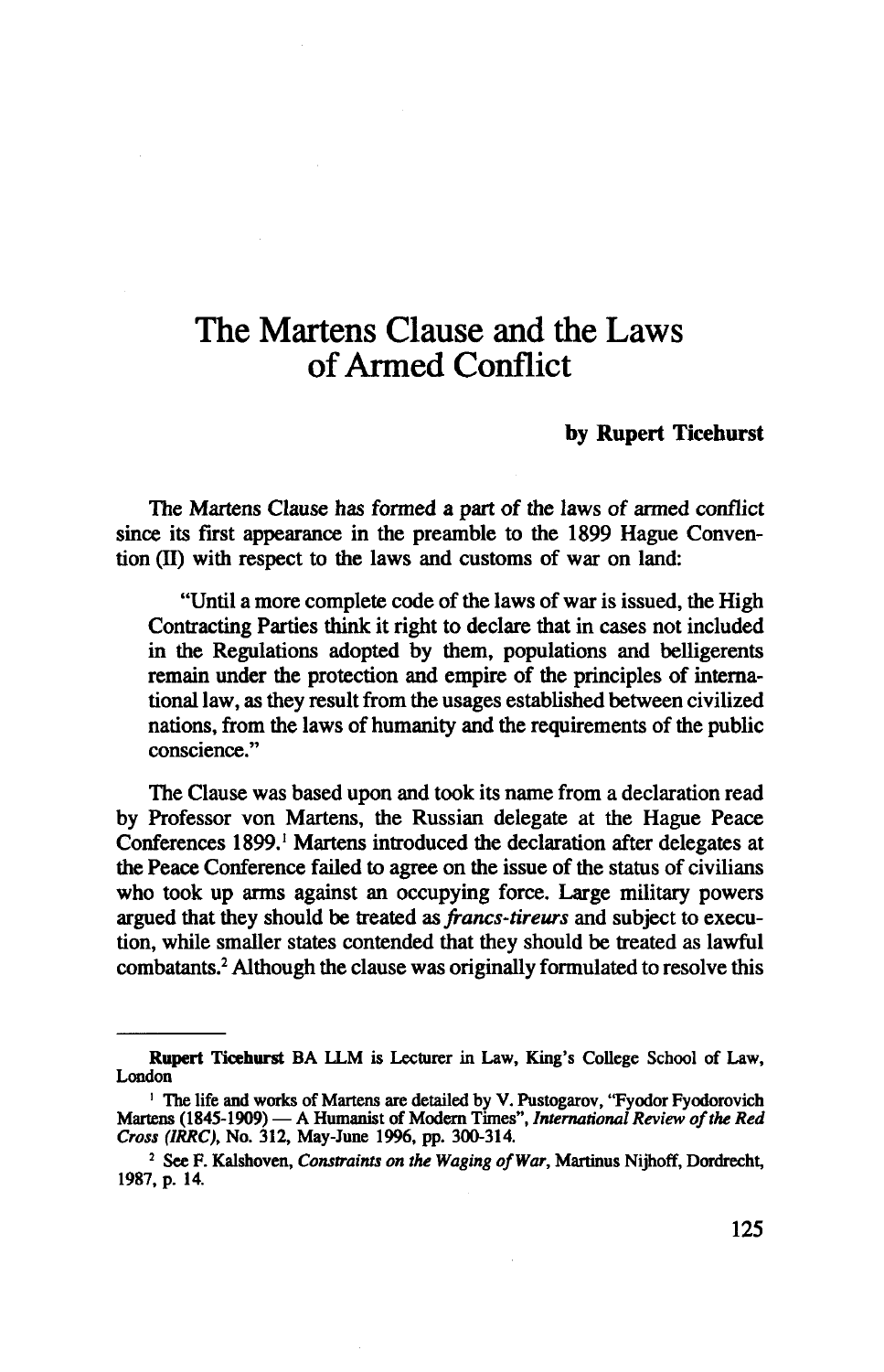particular dispute, it has subsequently reappeared in various but similar versions in later treaties regulating armed conflicts.<sup>3</sup>

The problem faced by humanitarian lawyers is that there is no accepted interpretation of the Martens Clause. It is therefore subject to a variety of interpretations, both narrow and expansive. At its most restricted, the Clause serves as a reminder that customary international law continues to apply after the adoption of a treaty norm.<sup>4</sup> A wider interpretation is that, as few international treaties relating to the laws of armed conflict are ever complete, the Clause provides that something which is not explicitly prohibited by a treaty is not *ipso facto* permitted.<sup>5</sup> The widest interpretation is that conduct in armed conflicts is not only judged according to treaties and custom but also to the principles of international law referred to by the Clause.

The Advisory Opinion of the International Court of Justice (ICJ) on the legality of the threat or use of nuclear weapons issued on 8 July 1996, involved an extensive analysis of the laws of armed conflict.<sup>6</sup> Although this analysis was specific to nuclear weapons, the Opinion required general consideration of the laws of armed conflict. Inevitably, the oral and written submissions to the ICJ and the resulting Opinion made considerable reference to the Martens Clause, revealing a number of possible interpretations. The Opinion itself did not provide a clear understanding of the Clause. However, State submissions and some of the dissenting opinions provided very interesting insight into its meaning.

<sup>&</sup>lt;sup>3</sup> Preamble, 1907 Hague Convention (IV) respecting the laws and customs of war on <sup>3</sup> Preamble, 1907 Hague Convention (IV) respecting the laws and customs of war on land, reprinted in A. Roberts and R. Guelf, *Documents on the Laws of War*, 2nd ed., Clarendon Press, Oxford, 1989, p. 45; the four 1949 Ge *cit.,* pp. 169-337; 1977 Additional Protocol I, Art. 1(2), *op. cit.,* p. 390, and 1977 Additional Protocol II, Preamble, *op. cit.,* p. 449; 1980 Weapons Convention, Preamble, *op. cit.,* p. 473.

<sup>&</sup>lt;sup>4</sup> C. Greenwood, "Historical Development and Legal Basis", in Dieter Fleck (ed.), The Handbook of Humanitarian Law in Armed Conflicts, Oxford University Press, Oxford/ New York, 1995, p. 28 (para. 129).

<sup>5</sup> Y. Sandoz, C. Swinarski, B. Zimmermann (eds.), *Commentary on the Additional Protocols of 8 June 1977 to the Geneva Conventions of 12 August 1949,* ICRC/Martinus Nijhoff, Geneva, 1987, p. 39 (para. 55); N.Singh and E. McWhinney, *Nuclear Weapons and Contemporary International Law,* 2nd ed., Martinus Nijhoff, Dordrecht, 1989, pp. 46-47.

<sup>6</sup> International Court of Justice, *Legality of the threat or use of nuclear weapons,* of 8 July 1996 (hereinafter referred to as "Opinion"). — See R. Ticehurst, "The Advisory Opinion of the International Court of Justice on the legality of the threat or use of nuclear weapons", *War Studies Journal,* Autumn 2(1), 1996, pp. 107-118.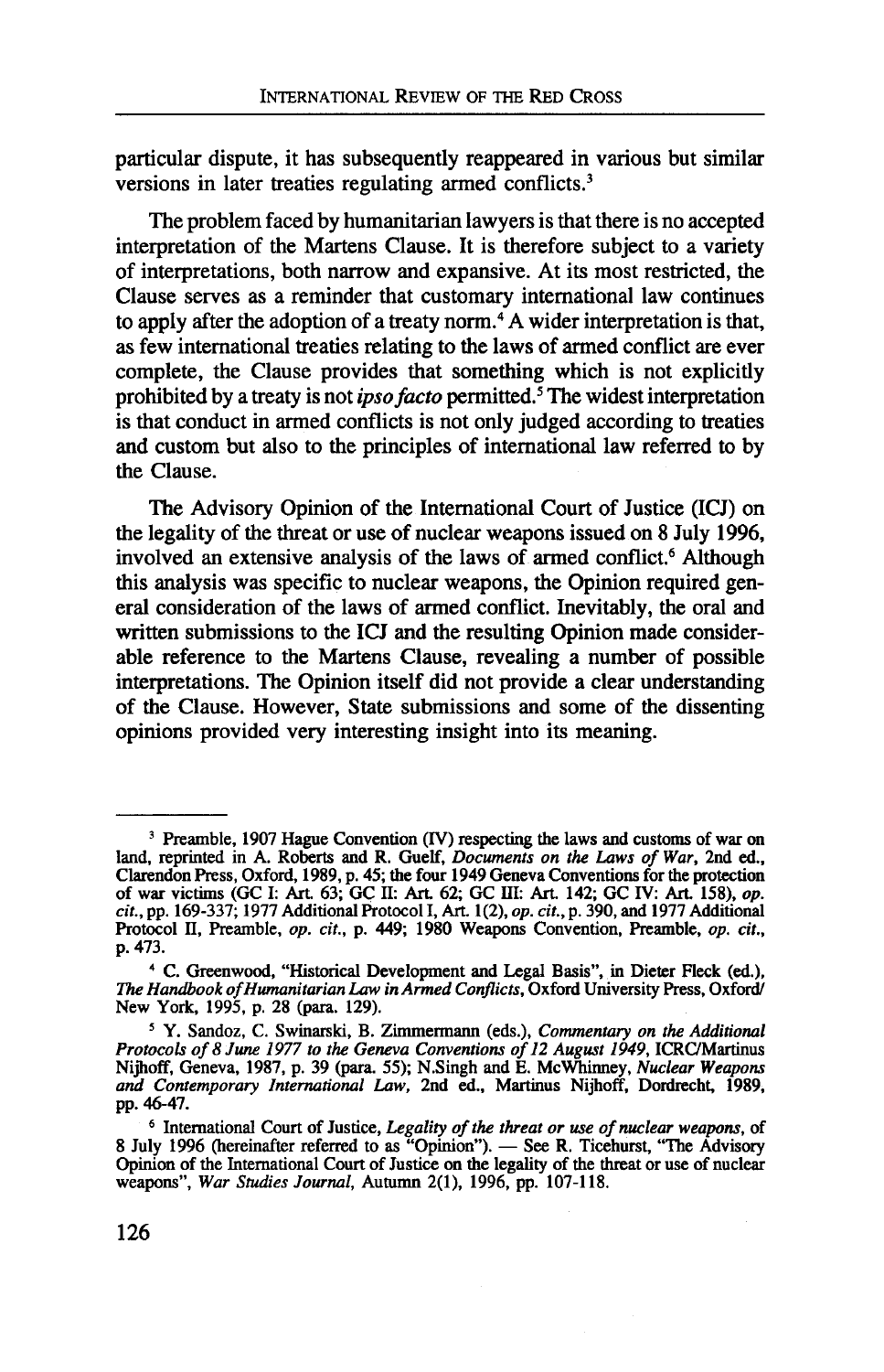In its submission, the Russian Federation argued that, as a complete code of the laws of war was formulated in 1949 and 1977, the Martens Clause is now redundant.7 Both the Geneva Conventions of 1949 and the two Protocols additional thereto of 1977 restated the Martens Clause.<sup>8</sup> Furthermore, the 1977 Diplomatic Conference which led to the drafting of Additional Protocol I underlined the continuing importance of the Martens Clause by moving it from the preamble, where it first appeared in the 1973 draft, to a substantive provision of the Protocol. Undoubtedly, therefore, the Martens Clause is still relevant. This was confirmed by Nauru, stating that"... the Martens Clause was not an historical aberration. Numerous modern-day conventions on the laws of war have ensured its continuing vitality."9

The UK argued that the Martens Clause makes clear that the absence of a specific treaty prohibition on the use of nuclear weapons does not in itself mean that the weapons are capable of lawful use. However, they argued that the Martens Clause does not itself establish their illegality it is necessary to point to a rule of customary international law for a prohibition. The UK then stated that "it is... axiomatic that, in the absence of a prohibitive rule applicable to a particular state, the conduct of the state in question must be permissible ..."10 It is clear that the UK adopted a narrow interpretation of the Clause, reducing the Martens Clause to the status of a reminder of the existence of positive customary norms of international law not included in specific treaties.

In its Opinion, the ICJ merely referred to the Martens Clause stating that "it has proved to be an effective means of addressing the rapid evolution of military technology."<sup>11</sup> This gives little guidance as to how the Clause should be interpreted in practice. Some of the dissenting opinions were more revealing. Judge Koroma, in his dissent, challenged the whole notion of searching for specific bans on the use of weapons, stating that "the futile quest for specific legal prohibition can only be attributable to an extreme form of positivism."<sup>12</sup>

<sup>&</sup>lt;sup>7</sup> Russian Federation, written submission on the Opinion requested by the General Assembly, p. 13.

<sup>8</sup> See footnote 2 above.

<sup>9</sup> Nauru, written submission on the Opinion requested by the World Health Organi- zation, p. 46.

<sup>&</sup>lt;sup>10</sup> United Kingdom, Written Submission on the Opinion requested by the General Assembly, p. 21.

<sup>&</sup>lt;sup>11</sup> Opinion, para. 78.

<sup>&</sup>lt;sup>12</sup> Dissenting Opinion of Judge Koroma, p. 14.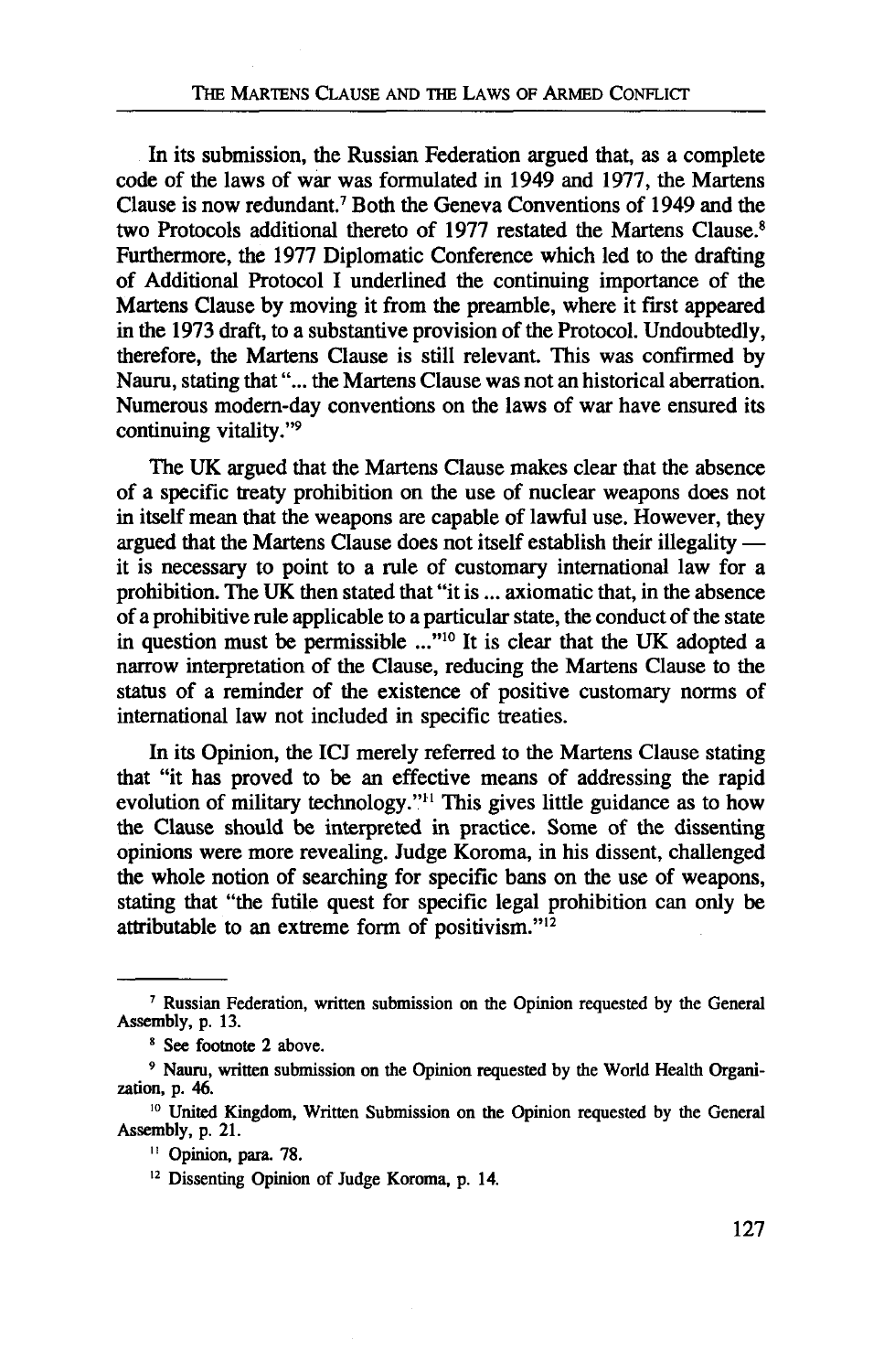Judge Shahabuddeen, in his dissent, provides a very thorough analysis of the Martens Clause. He commences by referring to the ICJ's Advisory Opinion, paragraphs 78 and 84, where the Court determined that the Martens Clause is a customary rule and is therefore of normative status. In other words, the Clause itself contains norms regulating State conduct With reference to submissions made by states such as the UK, noted above, he stated that "[i]t is difficult to see what norm of State conduct it lays down if all it does is to remind States of norms of conduct which exist wholly *dehors* the Clause."13 Judge Shahabuddeen is clearly of the opinion that the Martens Clause is not simply a reminder of the existence of other norms of international law not contained in a specific treaty it has a normative status in its own right and therefore works independently of other norms.

In support of this contention, Judge Shahabuddeen referred to the Hague Peace Conference of 1899 at which the delegate for Belgium objected to certain draft provisions being included in the final Convention. However once the declaration of Professor Martens was adopted by the Conference, the delegate was able to vote in favour of the disputed provisions. Judge Shahabuddeen concludes that this change in position arose because the delegate took the view, not dissented from by other delegates, that the Martens Clause provided the protection that the disputed provisions failed to provide and was therefore of normative status.

Judge Shahabuddeen stated that the principles of international law referred to in the Clause are derived from one or more of three different sources: usages established between civilized nations (referred to as "established custom" in Article 1[2] of Additional Protocol I), the laws of humanity (referred to as the "principles of humanity" in Article 1[2]) and the requirements of the public conscience (referred to as the "dictates of public conscience" in Article 1[2]). It appears that, when determining the full extent of the laws of armed conflict, the Martens Clause provides authority for looking beyond treaty law and custom to consider principles of humanity and the dictates of the public conscience.

This position is supported by the International Law Commission, which has stated that "[the Martens Clause]... provides that even in cases not covered by specific international agreements, civilians and combatants remain under the protection and authority of the principles of international

<sup>&</sup>lt;sup>13</sup> Dissenting Opinion of Judge Shahabuddeen, p. 21.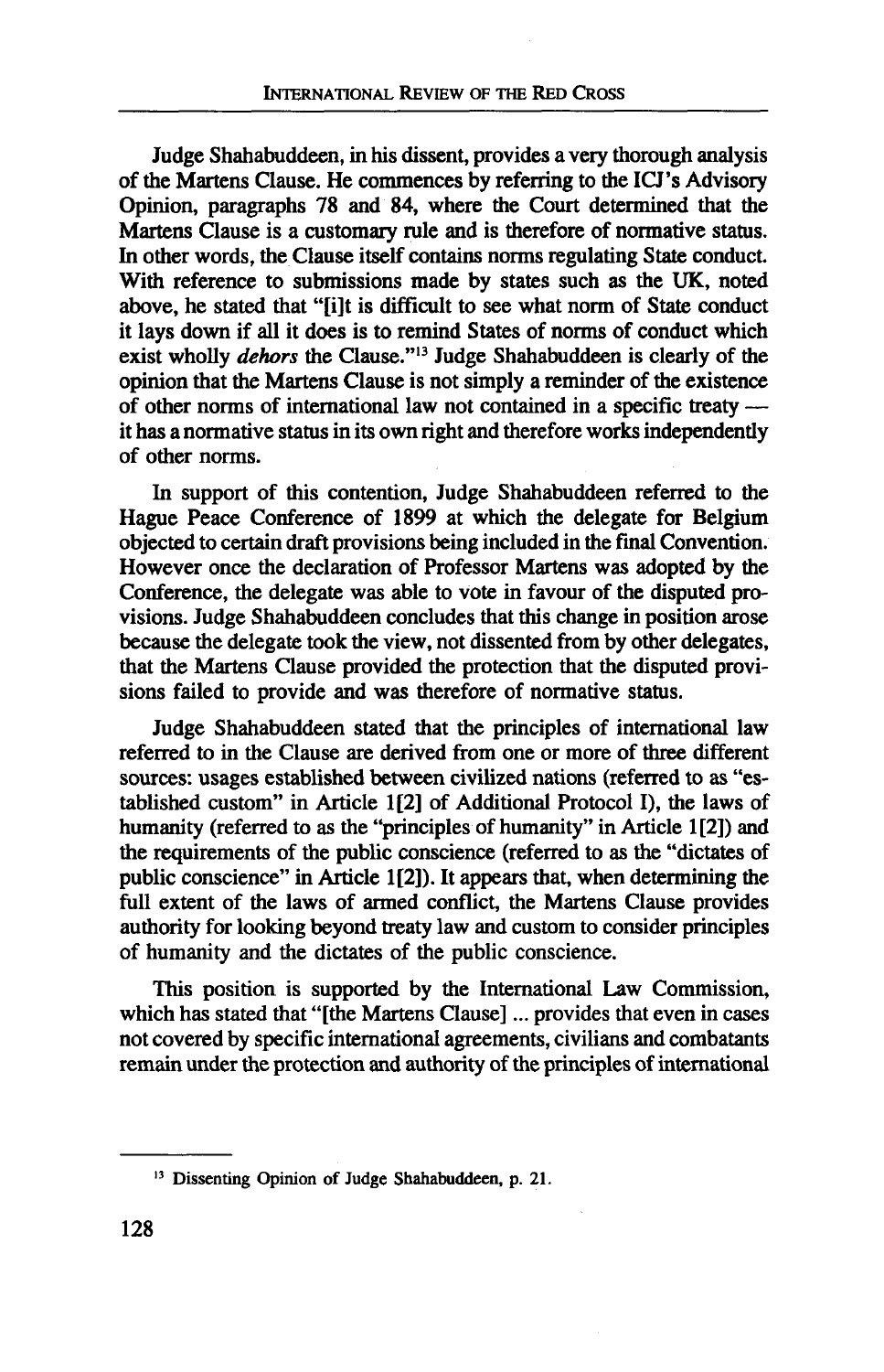law derived from established custom, from the principles of humanity and from the dictates of public conscience."<sup>14</sup>

The Martens Clause is important because, through its reference to customary law, it stresses the importance of customary norms in the regulation of armed conflicts. In addition, it refers to "the principles of humanity" and "the dictates of the public conscience". It is important to understand the meaning of these terms. The expression "principles of humanity" is synonymous with "laws of humanity"; the earlier version of the Martens Clause (Preamble, 1899 Hague Convention II) refers to "laws of humanity"; the later version (Additional Protocol I) refers to "principles of humanity". The principles of humanity are interpreted as prohibiting means and methods of war which are not necessary for the attainment of a definite military advantage.<sup>15</sup> Jean Pictet interpreted humanity to mean that"... capture is preferable to wounding an enemy, and wounding him better than killing him; that non-combatants shall be spared as far as possible; that wounds inflicted be as light as possible, so that the injured can be treated and cured; that wounds cause the least possible pain; that captivity be made as endurable as possible."16

This part of the Martens Clause does not add a great deal to the existing laws of armed conflict as the protection extended by the principles of humanity appears to mirror the protection provided by the doctrine of military necessity. This doctrine requires that no more force than is strictly necessary be used to attain legitimate military objectives.<sup>17</sup> The doctrine is already well established in treaties such as the Hague Regulations of 1907, which were expressly recognised as declaratory of custom by the International Military Tribunal at Nuremberg in 1946.

In relation to "the dictates of the public conscience", Nauru argued in its submission before the ICJ that the Martens Clause authorizes the Court, when attempting to determine the scope of the humanitarian rules of armed conflict, to look to legal communications expressed by, or in the name of, the dictates of the public conscience. It referred to a "host of

**<sup>14</sup> UN Report of the International Law Commission on the Work of its Forty-sixth Session, 2 May - 22 July 1994, GAOR A/49/10, p. 317.**

**<sup>15</sup> E. Kwakwa,** *The International Law of Armed Conflict: Personal and Material Fields of Application,* **Kluwer Academic, Dordrecht, 1992, p. 36.**

**<sup>16</sup> J. Pictet,** *Development and Principles of International Humanitarian Law,* **Martinus Nijhoff and Henry Dunant Institute, Dordrecht/Geneva, 1985, p. 62.**

**<sup>17</sup> See E. Kwakwa,** *op. cit.* **(note 15), pp. 34-38.**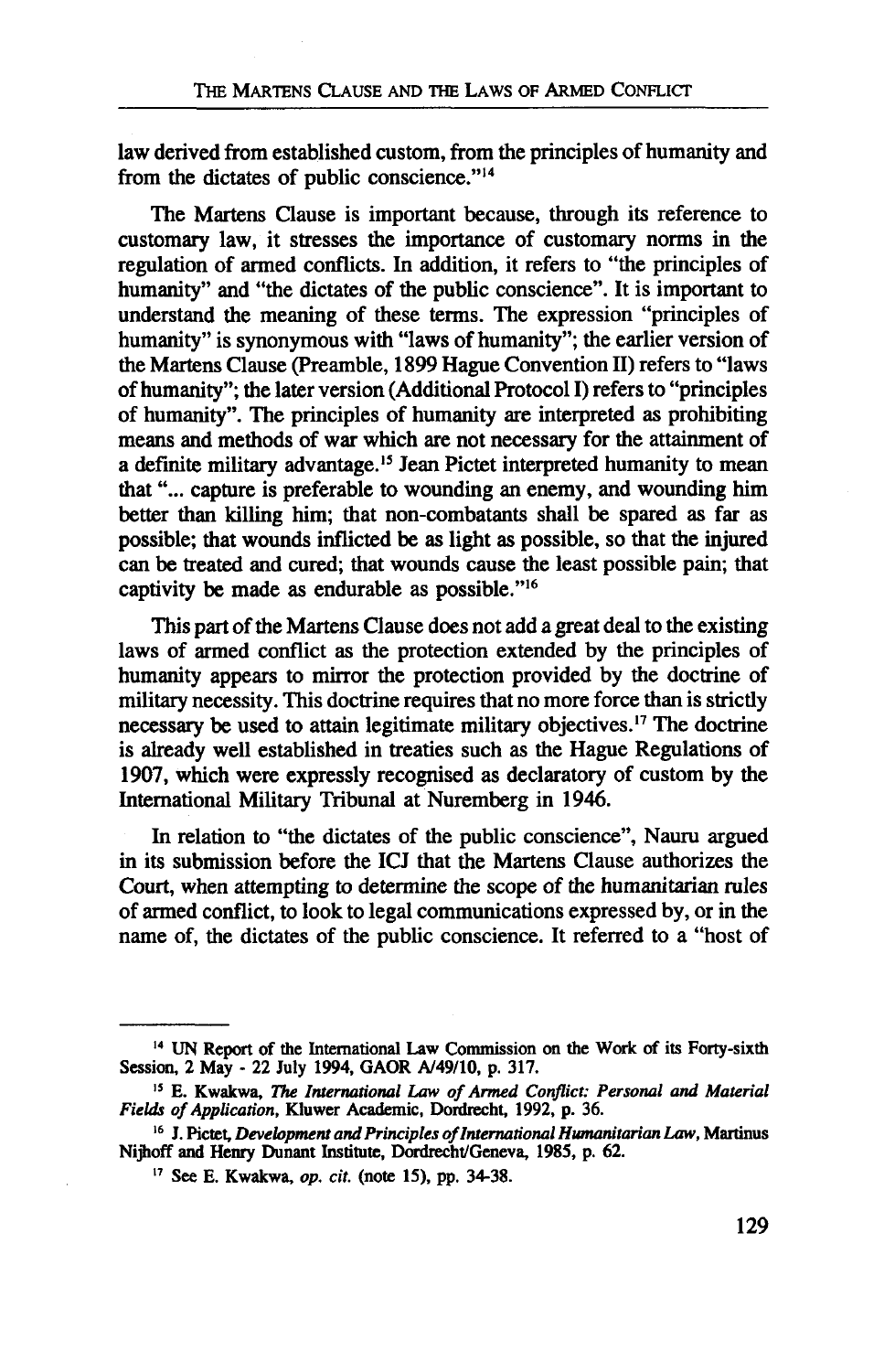draft rules, declarations, resolutions, and other communications expressed by persons and institutions highly qualified to assess the laws of war although having no governmental affiliations." It cited, for example, the 1989 Hague Declaration on the "Illegality of Nuclear Weapons" by the International Association of Lawyers Against Nuclear Arms (IALANA). This was unanimously declared by lawyers from East and West, "affirming that the use and threat of use of nuclear weapons is a war crime and a crime against humanity, as well as a gross violation of other norms of international customary and treaty law..."18

Judge Shahabuddeen determined that the Court must confine itself to sources which speak with authority. He referred, in particular, to United Nations General Assembly (UNGA) resolutions. There have been a whole series of UNGA resolutions condemning the use of nuclear weapons. For example, UNGA resolution 38/75 (15 December 1983) states that the General Assembly "resolutely, unconditionally and for all time condemns nuclear war as being contrary to human conscience and reason..." Neither this nor other resolutions were adopted unanimously and so are unlikely to reflect the existence of a customary norm *de lege lata.* However, such resolutions do provide evidence of the public conscience.<sup>19</sup> Judge Shahabuddeen concluded that the public conscience, as found for example in UNGA resolutions, could be viewed to oppose the use of nuclear weapons as unacceptable in all circumstances.

This position was supported by the state's submissions. For example, Australia wrote that "[t]he question is not whether the threat or use of nuclear weapons is consistent with any of these instruments, but whether the threat or use of nuclear weapons is *per se* inconsistent with the general principles of humanity. All these instruments ... provide cumulative evidence that weapons having such potentially disastrous effects on the environment, and on civilians and civilian targets, are no longer compatible with the dictates of public conscience."<sup>20</sup> Japan also stated that

<sup>&</sup>lt;sup>18</sup> Nauru, written submission on the advisory opinion requested by the World Health Organization, p. 68.

<sup>&</sup>lt;sup>19</sup> See also Sean McBride, "The Legality of Weapons of Social Destruction", in C. Swinarski (ed.), Studies and Essays on International Humanitarian Law and Red Cross *Principles in Honour of Jean Pictet,* Martinus Nijhoff, Dordrecht, 1984, p. 406: "Many resolutions adopted by the General Assembly of the United Nations have, either directly or by inference, condemned completely the use, stockpiling, deployment, proliferation and or by inference, condemned completely the use, stockpiling, deployment, proliferation and manufacture of nuclear weapons. While such resolutions may have no formal binding effect in themselves, they certainly do represent 'the dictates of public conscience' in the 20th century, and come within the ambit of the 'Martens Clause' prohibition."

<sup>20</sup> Australia, oral statement before the ICJ, p. 57.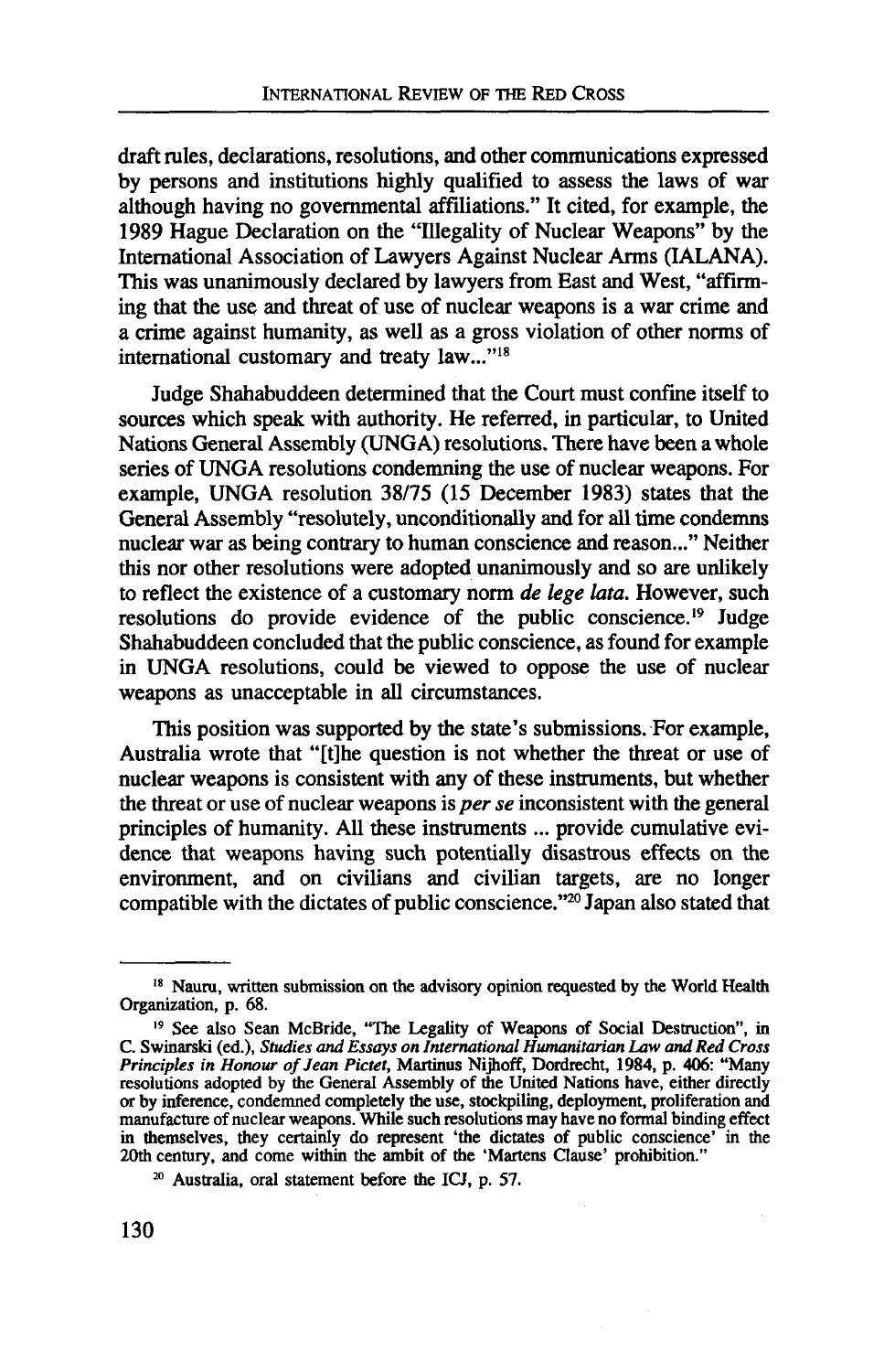"... because of their immense power to cause destruction, death and injury to human beings, the use of nuclear weapons is clearly contrary to the spirit of humanity that gives international law its philosophical foundation."21 In contrast, Professor Greenwood argues that this interpretation "... is impracticable since 'the public conscience' is too vague a concept to be used as the basis for a separate rule of law and has attracted little support."22

The positions advocated by States in their submissions to the ICJ on the issue of nuclear weapons and the differing opinions the judges gave in response reflect the continuing divide in international law between positive and natural law. States advocating the legality of the use of nuclear weapons argued that in the absence of a prohibitive positive norm of international law, whether conventional or customary, nuclear weapons remain lawful.

By the end of the nineteenth century, concepts of legal positivism and State sovereignty had become dominant in international legal thinking. This led to an extensive codification of the laws of war — the first field of international law to be codified. Positive international law is determined by the contractual will of the State, either through its consent to treaty provisions or through State practice leading to or preventing the development of a customary rule<sup>23</sup>. Through a positivist interpretation of international law, States which do not consent to being bound by treaty norms or to the development of customary rules remain outside the regime governed by those norms: subjugation to a positive norm is dependent on the will of the State. It is therefore consensual law. If that will is absent, the State is not bound by that norm and so is not responsible to the international community for non-observance of it. According to Professor Brownlie, States can "contract out" of the development of a customary rule: "... a State may contract out of custom in the process of formation. Evidence of objection must be clear and there is probably a presumption

<sup>21</sup> Japan, oral statement before the ICJ, p. 18. This position is similar to arguments submitted by the plaintiffs in the *Shimoda Case,* see Judicial Decisions, "Tokyo District Court, December 7, 1963", *Japanese Annual of International Law,* vol. 8, Tokyo, 1964, p. 216, where it was argued that if the rules of positive international law did not prohibit the use of nuclear weapons then they were unlawful on the basis of "natural or logical international law" derived from the spirit of those rules.

<sup>22</sup>  *Op. cit.* (note 4), p. 28 (para. 129).

<sup>23</sup> According to R. Ago, "Positive Law and International Law", *American Journal of International Law,* vol. 51,1957, p. 693, "positive international law is that part of law which is laid down by the tacit and expressed consent of the different states".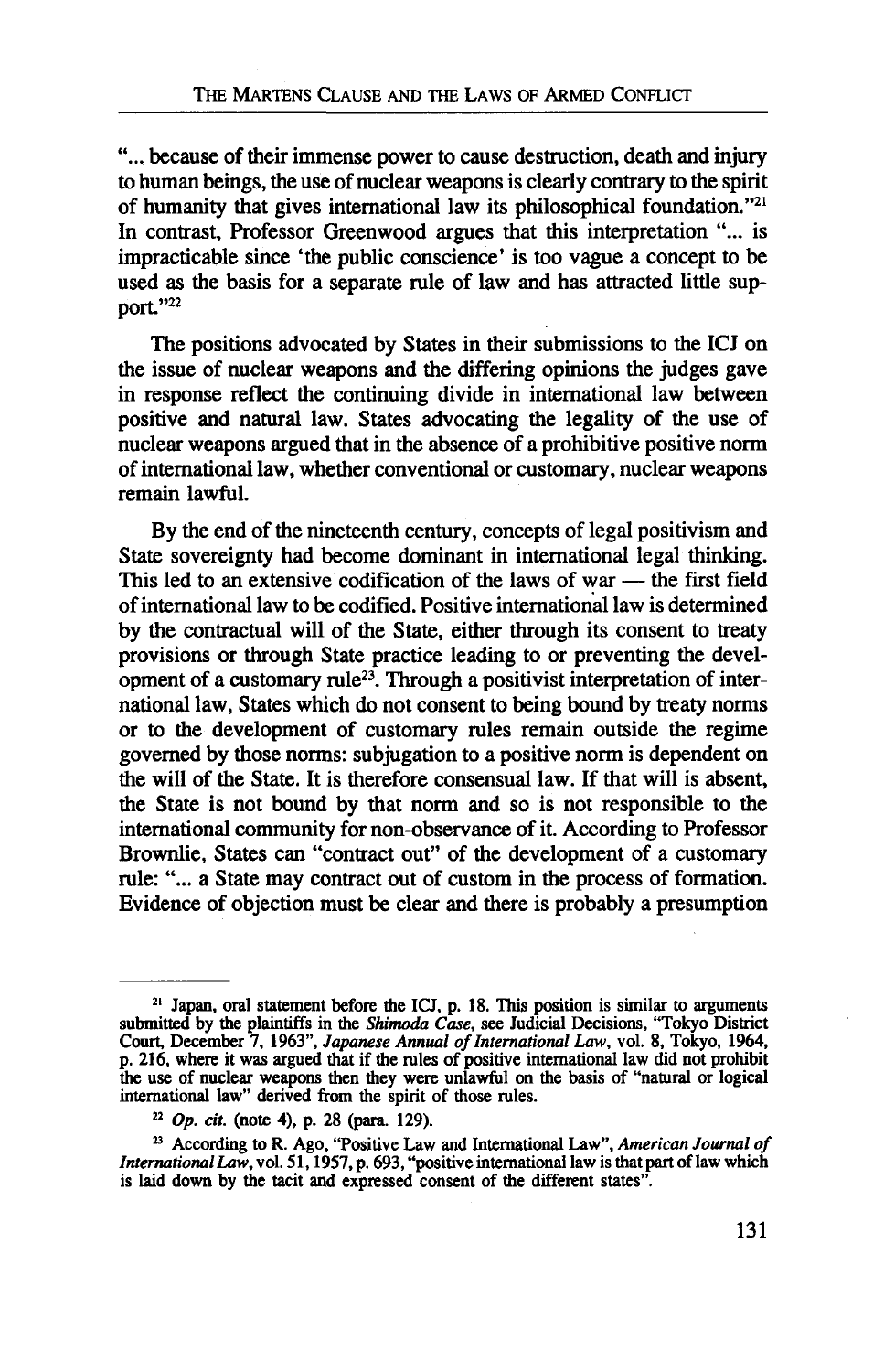of acceptance which is to be rebutted. Whatever the theoretical underpinnings of the principle, it is well recognised by international tribunals, and in the practice of states."24

In addition to contracting out of the development of a customary rule, the opposition of States most affected by the development of a norm can prevent a norm *de lege ferenda* crystallizing into a norm *de lege lota.* Consequently, the practice of the nuclear States is most important in the development of a customary rule regulating or prohibiting nuclear weapons. In their submission to the ICJ on the legal status of nuclear weapons, the United States argued that "... with respect to the use of nuclear weapons, customs could not be created over the objection of the nuclear States whose interests are most affected". So not only is positive law dependent on the will of States, it can also be dependent on the will of the States most affected by the developing norm. In the laws of armed conflict, this means that States which possess weapons the rest of the world may wish to be rid of can prevent the development of a prohibition of those weapons. This also means that the strongest military powers have the greatest influence in the development of the laws of armed conflict.

In contrast to positive law, natural law is universal, binding all people and all States. It is therefore a non-consensual law based upon the notion of the prevalence of right and justice. Natural law was to a great extent displaced by the rise of positivist interpretations of international law. According to Schachter, "[i]t had become evident to international lawyers as it had to others that the States that made and applied law were not governed by morality or 'natural reason'; they acted for reasons of power and interest. It followed that law could only be ascertained and determined through the actual methods used by the States to give effect to their 'political wills'".<sup>25</sup> However, the judgment of the Nuremberg Tribunal, which to a great extent relied on natural law to determine the culpability of the Nazi high command, confirmed the continuing validity of natural law as a basis for international law in the twentieth century.

Proponents of the illegality of nuclear weapons emphasized the importance of natural law, urging the ICJ to look beyond the positive norms of international law. The Martens Clause supports this position as it

**<sup>24</sup> See I. Brownlie,** *Principles of Public International Law,* **4th ed., Clarendon Press, Oxford, 1990, p. 10.**

**<sup>25</sup> O. Schachter,** *International Law in Theory and Practice,* **Martinus Nijhoff, Dordrecht, 1991, p. 36.**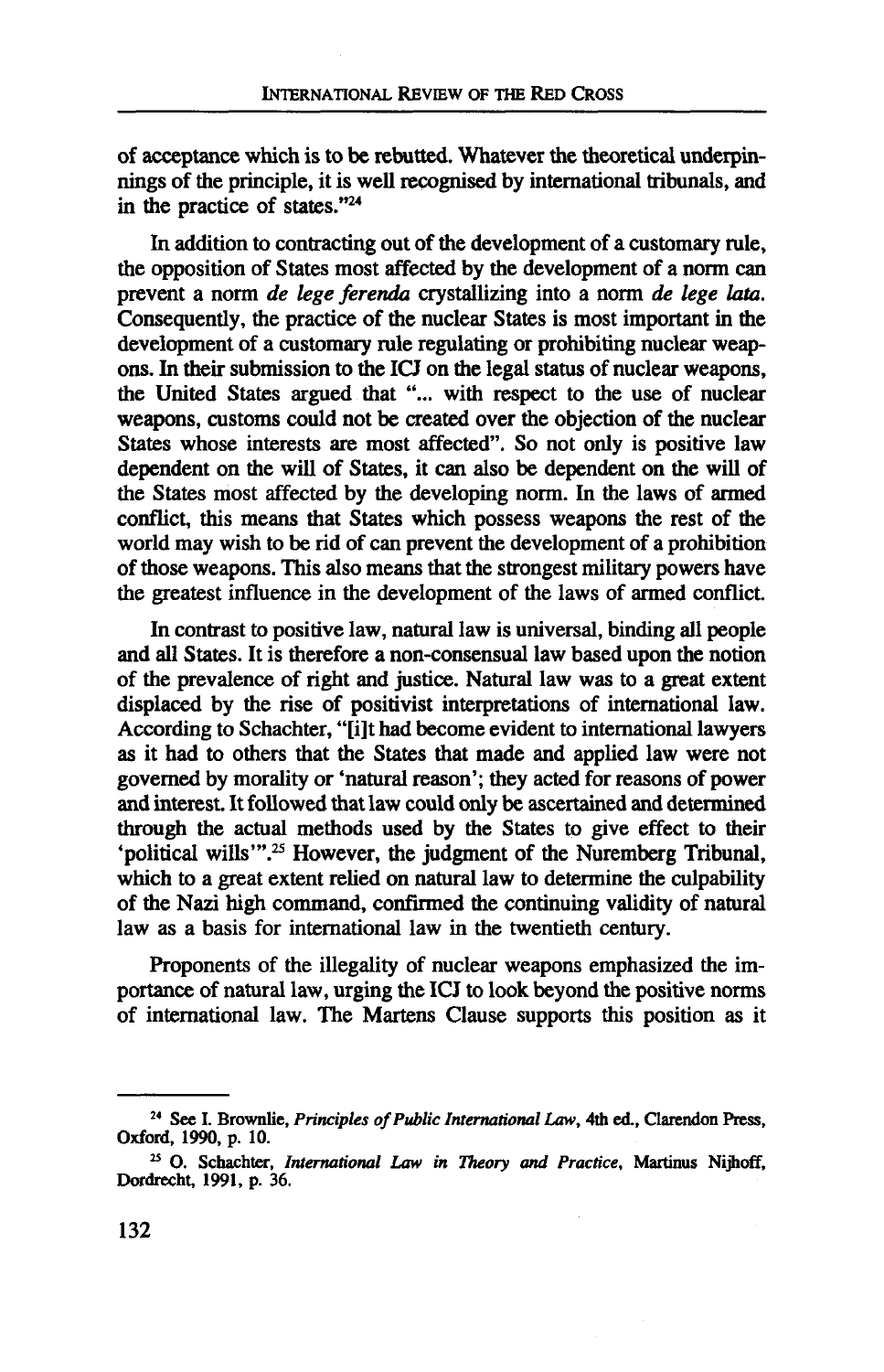indicates that the laws of armed conflict do not simply provide a positive legal code, they also provide a moral code. This ensures that the views of smaller States and individual members of the international community can influence the development of the laws of armed conflict. This body of international law should not reflect the views of the powerful military States alone. It is extremely important that the development of the laws of armed conflict reflect the views of the world community at large.

In addition, the international legal system is distinct from municipal legal systems in that it does not have a central law-making body. International law is decentralized because its development is dependent upon the widespread consensus of States either in the ratification of a treaty or in the development of international customary rules. As a consequence, there can be a significant delay between the formation of moral standards and the development of positive legal norms reflecting those moral standards. Equally, there can be a delay between 'advances' in military technology and the development of normative standards to control or prohibit the use of those military advances. For this reason, positive law can be inefficacious in protecting people from the excesses of armed conflict. It is therefore important to recognize the existence of a moral code as an element of the laws of armed conflict in addition to the positive legal code.

## **Conclusion**

The dominant philosophy of international law is positivist. Obligations to the international community are therefore regulated through a combination of treaty and customary law. With regard to the laws of armed conflict, this has important implications. By refusing to ratify treaties or to consent to the development of corresponding customary norms, the powerful military States can control the content of the laws of armed conflict. Other States are helpless to prohibit certain technology possessed by the powerful military States. They can pass UNGA resolutions indicating disapproval but, in the presence of negative votes and abstentions, these resolutions are not, from a strictly positivist perspective, normative.

The Martens Clause provides a link between positive norms of international law relating to armed conflicts and natural law. One of the reasons for the decline of natural law was that it was wholly subjective. Opposing States claimed the support of contradictory norms of natural law. However, the Martens Clause establishes an objective means of determining natural law: the dictates of the public conscience. This makes the laws of armed conflict much richer, and permits the participation of all States in its development. The powerful military States have constantly opposed